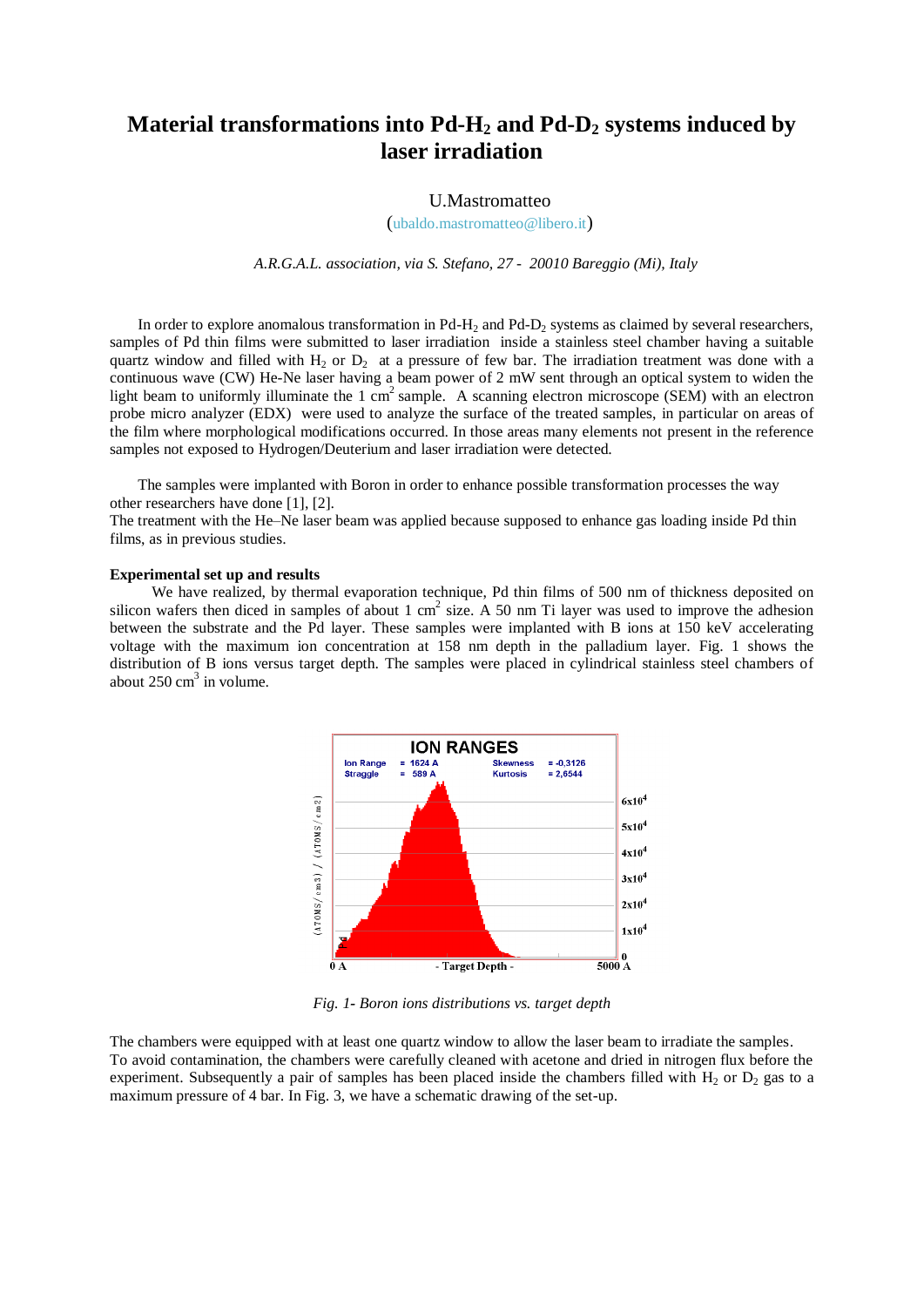



*Fig. 2 - Schematic drawing of the experimental set-up. D2: Deuterium gas at 4 bar pressure; T: Target sample; W: Quartz window; L:Convergent lens; on the right a picture of the real chamber during a beam alignment test.* 

The treatment of a couple of samples consisted in spontaneous gas loading and in laser beam irradiation by the CW He-Ne laser ( $\lambda$ =648 nm) having a power density of about 2 mW/cm<sup>2</sup> for the sample faced to the optical window; any test lasted about 70 days.

After the treatment ending, the samples were analyzed by a Scanning Electron Microscope (SEM) equipped with an EDX micro-analyzer. Different behaviors were revealed for samples kept in air, for samples exposed to the laser and for the ones with only gas loading without laser irradiation. With the samples kept in air, the film surface was smooth, with a mirror-finish and the EDX spectrum detected only Pd, Si and Ti; the samples placed in deuterium gas but not treated with lasers showed morphological modifications of the Pd film; the samples placed in hydrogen gas without laser irradiation were similar to those kept in air; those treated with lasers both in hydrogen and in deuterium showed higher density of morphological modifications.

The modifications consisted in the formation of spots with dimension of  $1-50 \mu m$  where the palladium film melted an solidified into irregular shapes.

Figure 3 here below, shows an example of spots on the surface of a sample of palladium implanted with boron, loaded by D2 gas, but not laser irradiated. By EDX analyzer, we investigated inside the spots and found the presence of unexpected elements such as C, O, Ca, Fe, Al, S, Mg, K and Na.



*Fig. 3 - On the left, spots on the surface of a sample with 76 days in D<sup>2</sup> gas without laser irradiation; on the right, the EDX spectrum on one of the spots*

It is relevant to notice that the spots morphology clearly highlights the Pd melting and random solidification as for the occurrence of a very energetic explosion. On this purpose the Figure 4 shows a SEM micrograph of a sample processed by H2 gas and laser and also the EDX spectrum obtained from one spots of the sample: the found extra elements were: C, O, Ca, Fe, Al, S, Mg, K, Na, F, Cr, Mn, Fe, Co, and Ni.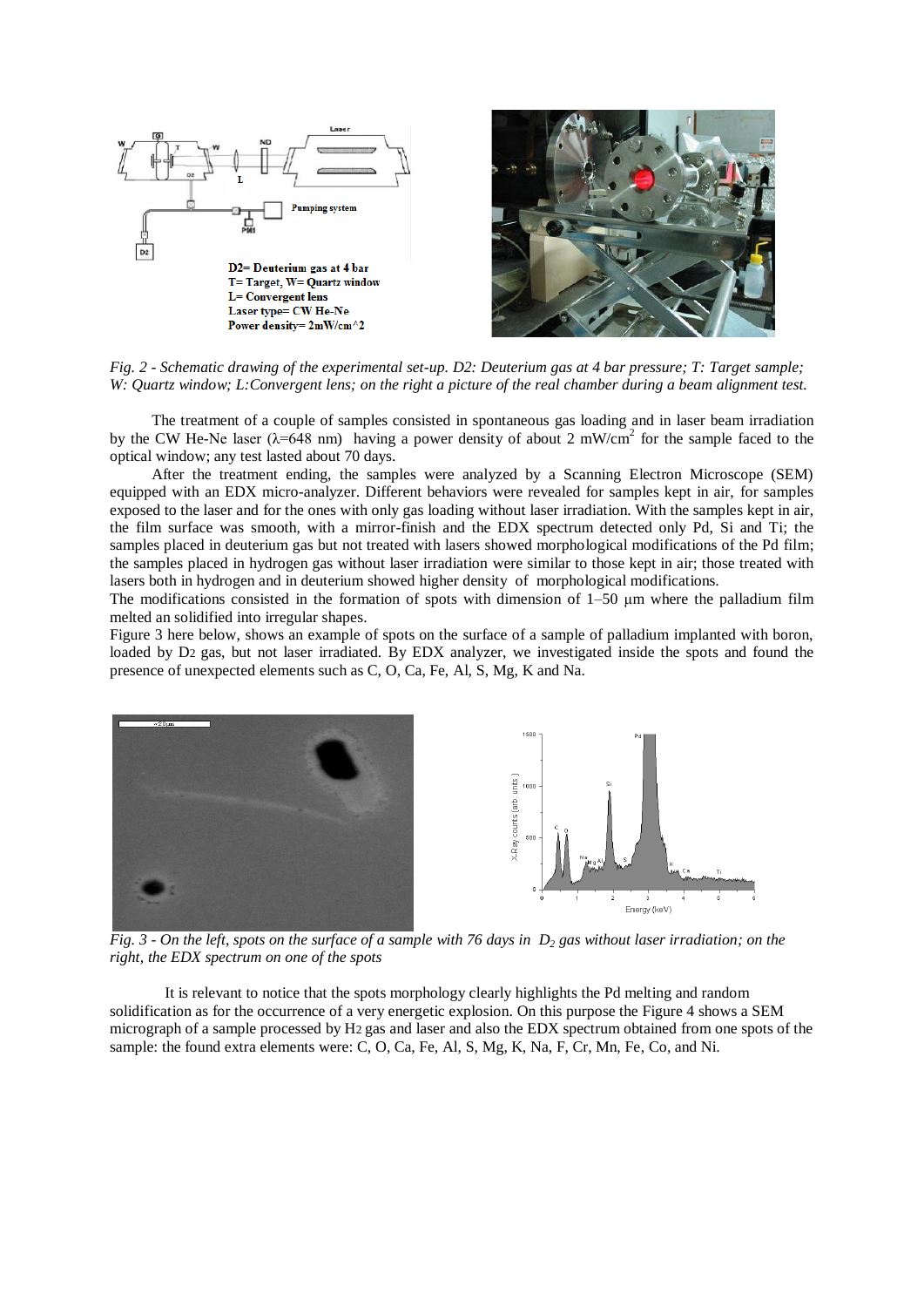

*Fig. 4: Spots on the surface of a sample with 76 days of treatment (by H<sup>2</sup> gas and by He-Ne laser action) and EDX spectrum in the spots. We can observe the presence of the following elements: C, O, Ca, Fe, Al, S, Mg, K, Na, F, Cr, Mn, Co, Ni*

Table 1 shows a summary of the new elements detected in various experiments. We observe that the combination between H2 gas loading and laser action on the samples is an effective method of producing many "transmutation" elements. The results with D2 gas loading alone, without laser irradiation, also produce new elements, and in this case there are no evident differences between the number and type of elements produced with and without the laser. It seems that the laser action has mainly the effect of increasing the spots density on the surface of the treated samples, but it does not change the nature of the reaction. All the "extra" elements were found inside the spots. None of them seems to be generated from a particular nuclear reaction between B and D2 and H2. These experiments confirm the reproducibility of the transmutations as seen in similar experiments, although the cause of this has not yet been clarified.

| H <sub>2</sub> |          | D <sub>2</sub> |             |
|----------------|----------|----------------|-------------|
| laser          | No-laser | laser          | No-laser    |
| Si             | Si       | Si             | Si          |
| Pd             | Pd       | Pd             | Pd          |
| Ti             | Ti       | Ti             | Ti          |
| $\mathsf{C}$   |          | $\mathsf{C}$   | C           |
| О              |          | О              | O           |
| Ca             |          | Ca             | Ca          |
| K              |          | $\bf K$        | $\mathbf K$ |
| Na             |          | Na             | Na          |
| Al             |          | Al             | Al          |
| Cr             |          | Mg             | Mg          |
| Fe             |          |                | S           |
| Co             |          |                |             |
| Ni             |          |                |             |
| Mn             |          |                |             |
| S              |          |                |             |
| F              |          |                |             |

 *Table 1: The main detected elements in every experimental case*

## **Material transformation anomalies replicated in a different lab.**

The experiments described above were carried out at the applied electronics laboratory of the University of Lecce (2004). Those we are going to mention below were done in the A.R.G.A.L. laboratory in Bareggio (MI) (2015).

### **Test description**

Samples very similar of those described so far were placed inside a reactor filled with hydrogen at 1.5 bar for 2 weeks and irradiated through a glass viewport with a low-power He-Ne laser (633 nm, 0.9 mW) at ambient temperature. An optical system was used to enlarge the laser spot up to  $1 \text{ cm}^2$  size.

The palladium surface was then accurately explored with a SEM to find possible traces of morphological changes: several cavities were found, looking like similar findings of previous experiments.